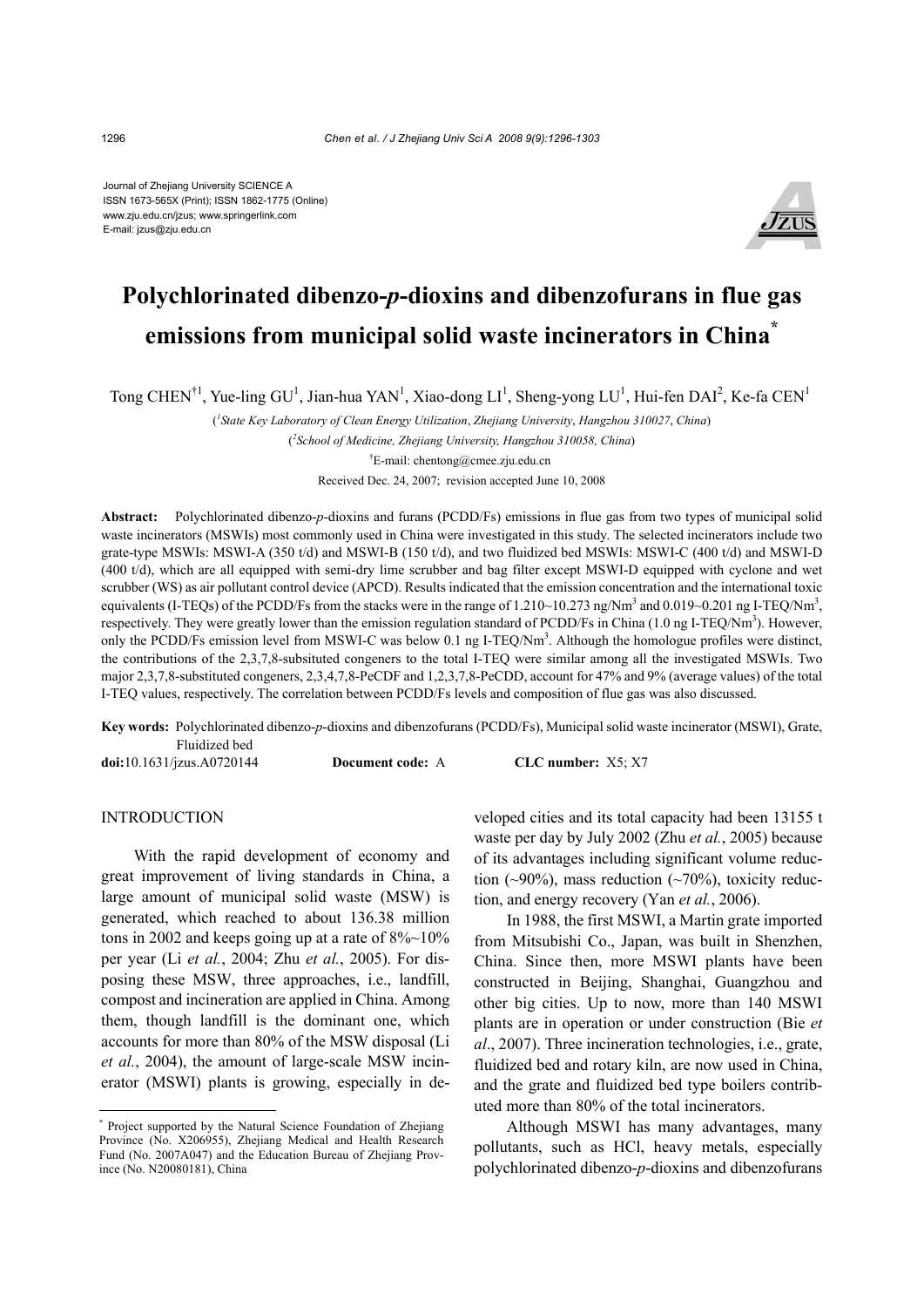(PCDD/Fs) are emitted during the incineration process. A preliminary investigation on PCDD/Fs emission from flue gas of over 15 typical incineration facilities has shown that half of them exceeded 1.0 international toxic equivalents (I-TEQs) ng/ $Nm<sup>3</sup>$  at 11% (v/v)  $O_2$ , the standard of PCDD/Fs emission regulation in China (Tian and Ouyang, 2003). In this study, two grate-type incinerators and two fluidized bed incinerators (FBIs) were investigated for PCDD/Fs emission. The study aimed to determine the characteristic of PCDD/Fs distribution profiles in different types of MSWIs in China. The relationship between PCDD/Fs levels and compositions of flue gas was discussed. Furthermore, the suggestions on the control technology of PCDD/Fs in commercial-scale MSWI plants were presented.

### **EXPERIMENTS**

#### **Sampling**

Table 1 briefly lists the spec of the investigated MSWI. MSWI-A, MSWI-B and MSWI-C are all equipped with semi-dry lime scrubber and bag filter while MSWI-D is equipped with cyclone and wet scrubber (WS) as air pollutant control device (APCD). All sampling points are located downstream to APCD. Schematic of PCDD/Fs sampling system is shown in Fig.1. This sampling system was based on US EPA Method 0023A (1996). Sampling volume is approximately  $2~4$  Nm<sup>3</sup>. All samplings were repeated once. The PCDD/Fs surrogate standards were added to the XAD-2 resin for checking the PCDD/Fs sampling efficiency. After each sampling, the system was rinsed with acetone and toluene, respectively, and the rinse was saved in brown glass bottle. Filter and XAD-2 resin also stored and maintained in dark below 4 °C on field until transferred to the laboratory.

### **PCDD/Fs analysis**

Pretreatment of PCDD/Fs in the collected flue gas was conducted according to the US EPA Method 1613B (1994). The sample was spiked with known amounts of 13C-labelled internal standards, then Soxhlet extracted with toluene for 24 h. After extraction the sample was macro-concentrated by rotary evaporator to  $1~2$  ml, and then the sample extracts were exchanged into hexane. Sample clean up

**Table 1 Spec of the investigated MSWI** 

| Incinerator | Furnace type                      | Capacity $(t/d)$ | Fuel type        | Air pollutant control device        |
|-------------|-----------------------------------|------------------|------------------|-------------------------------------|
| MSWI-A      | Hydraulic ladder mechanical grate | 350              | <b>MSW</b>       | Semi-dry lime scrubber+bag filter   |
| MSWI-B      | Martin grate                      | 150              | <b>MSW</b>       | Semi-dry lime scrubber+bag filter   |
| MSWI-C      | Fluidized bed                     | 400              | $Coal/MSW=20/80$ | Semi-dry lime scrubber+bag filter   |
| MSWI-D      | Fluidized bed                     | 400              |                  | Coal/MSW=28/72 Cyclone+wet scrubber |

Note: activated carbon was used to remove PCDD/Fs in the flue gas produced from MSWI-A and MSWI-B



**Fig.1 Schematic of system for PCDD/Fs sampling from flue gas**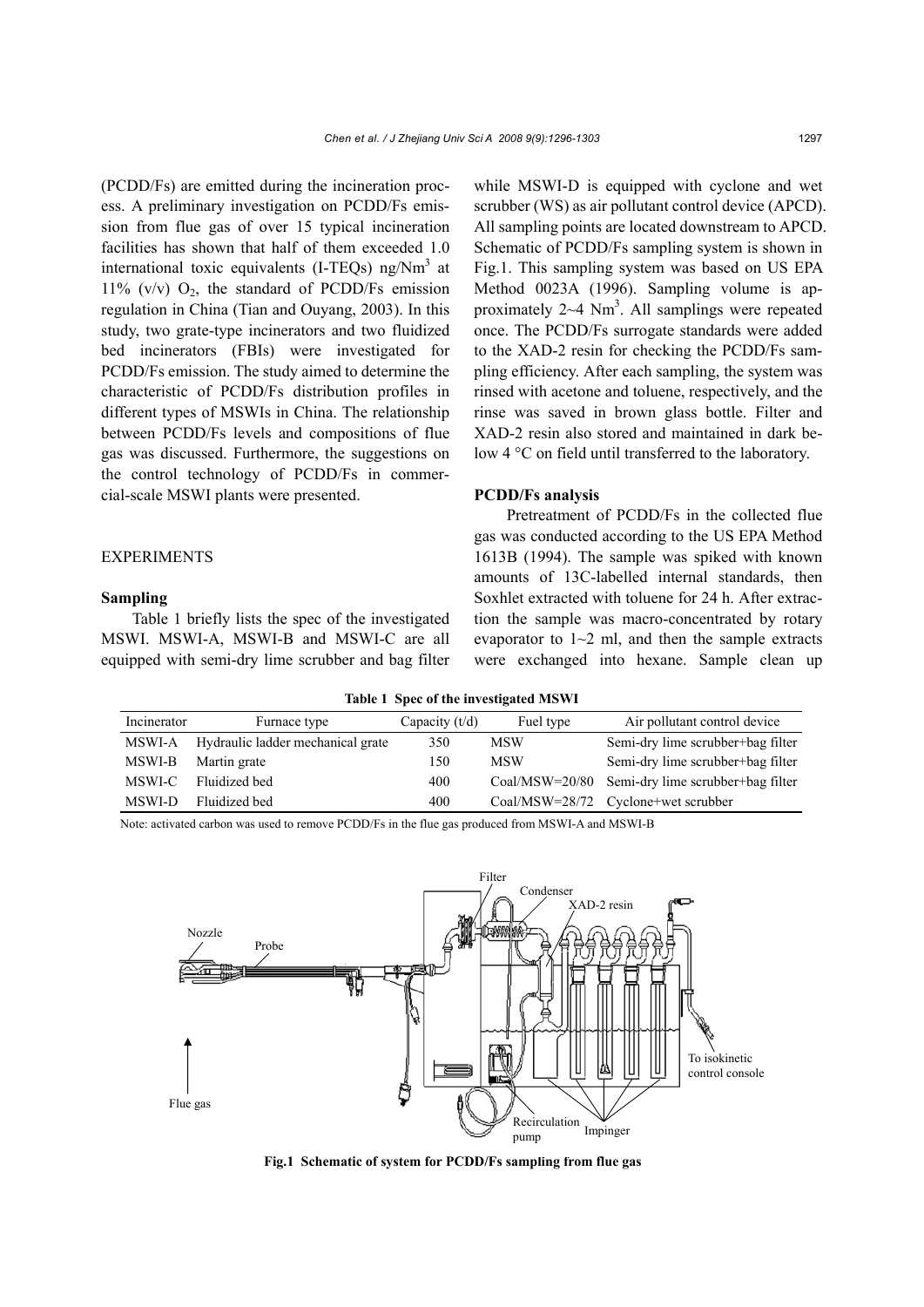procedures involved a multi-silica gel column and a basic-alumina column. The elute was concentrated again and blown with nitrogen to approximately 20 μl. Before analysis the  ${}^{13}$ C-labelled injection standards were added to the sample for calculating the recovery of <sup>13</sup>C-labelled internal standards. All solvents were purchased from Mallinckrodt Baker Inc., USA and were pesticide residue analysis grade. The analysis was performed by HRGC/HRMS on a 6890 Series gas chromatograph (Agilent, USA) and coupled to a JMS-800D mass spectrometer (JEOL, Japan). A DB-5 ms fused-silica capillary column (60 m $\times$ 0.25 mm inside diameter, 0.25 μm film thickness) was used. The temperature program was as follows: 150 °C, held for 1 min; increased at a rate of 25 °C/min to 190 °C; then increased at a rate of 3 °C/min to 280 °C, held for 20 min. The carrier gas was helium at a constant flow rate of 1.2 ml/min. The mass spectrometer (MS) was operated at a resolution of 10000 under positive electron ionization (EI) condition (38 eV electron energy). One μl of sample was injected using an auto-sampler in splitless mode. The PCDD/Fs were quantified using a molecular ion (M), an M+2 ion or an M+4 ion. The I-TEQs was calculated using the international toxic equivalence factor (I-TEF) (NATO/ CCMS, 1988).

## RESULTS AND DISCUSSION

### **PCDD/Fs concentration in the flue gas**

PCDD/Fs concentration in the flue gas was shown in Table 2. The I-TEQ values were in the range of 0.019 $\sim$ 0.201 ng I-TEQ/Nm<sup>3</sup>, which were all lower than the standard limit of China  $(1.0 \text{ ng I-TEQ/Nm}^3)$ . In 2001, the State Environmental Protection Administration (SEPA) of China investigated the pollutants including PCDD/Fs emission from 15 MSWIs. The investigated results showed half data of PCDD/Fs concentration in the flue gas exceed 1.0 ng I-TEQ/ $Nm^3$ , indicating that the emission levels of PCDD/Fs from the MSWIs have been reduced over the past few years. However, half data of the emission results were slightly higher than the developed countries emission limit of  $0.1$  ng I-TEQ/Nm<sup>3</sup>. So the control technologies for PCDD/Fs need to be improved if the emission limit was lowered to 0.1 ng I-TEQ/ $Nm^3$ .

| Incinerator                                |              | Concentration $(ng/Nm3)$ | TEQ value |                  |  |  |  |
|--------------------------------------------|--------------|--------------------------|-----------|------------------|--|--|--|
|                                            | <b>PCDDs</b> | <b>PCDFs</b>             | Total     | $(ng I-TEQ/Nm3)$ |  |  |  |
| <b>MSWI-A</b>                              | 2.4          | 2.0                      | 4.4       | 0.20             |  |  |  |
|                                            | 3.2          | 6.2                      | 9.4       | 0.17             |  |  |  |
| MSWI-B                                     | 2.2          | 4.2                      | 6.4       | 0.11             |  |  |  |
|                                            | 2.9          | 2.8                      | 5.8       | 0.078            |  |  |  |
| MSWI-C                                     | 0.75         | 0.87                     | 1.6       | 0.026            |  |  |  |
|                                            | 0.46         | 0.75                     | 1.2       | 0.019            |  |  |  |
| MSWI-D                                     | 2.1          | 2.7                      | 4.8       | 0.072            |  |  |  |
|                                            | 4.1          | 6.2                      | 10.0      | 0.16             |  |  |  |
| Note: two sampling were done for each MSWI |              |                          |           |                  |  |  |  |

**Table 2 PCDD/Fs concentration in the flue gas (standard**  dry gas at  $11\%$  (v/v)  $O_2$ )

Note: two sampling were done for each MSWI

Among all MSWIs investigated, the emission levels of PCDD/Fs from MSWI-C were the lowest. MSWI-C is an FBI using coal as auxiliary fuel. The relatively high sulfur in the coal can inhibit the PCDD/Fs formation, which has been confirmed by many studies (Gullett *et al*., 1992; 1998; 2000). One of the emission levels of MSWI-D, which is also an FBI using MSW and coal as fuel, was 0.162 ng I-TEQ/ $Nm^3$ . The relatively high emission level may be due to the poor APCD, which is composed of cyclone and wet scrubber. Takaoka *et al*.(2003) investigated the behavior of PCDD/Fs in WS system of two MSWIs, and reported that PCDD/Fs concentration in the flue gas at outlet of WS was higher than that at inlet of WS in both MSWIs.

# **Profiles of homologue and congener of PCDD/Fs in the flue gas**

Profiles of PCDD/Fs homologue in the flue gas from MSWI-A to MSWI-D were shown in Fig.2. For FBIs (MSWI-C and MSWI-D), the PCDFs levels were all greater than those of PCDDs and the lower chlorinated furans were dominant for PCDFs, which was similar to the emission characteristic of PCDD/Fs from Chinese and Korean MSWIs (Oh *et al*., 1999; Yan *et al.*, 2006). However, for the grate fired incinerators (MSWI-A and MSWI-B), the PCDDs levels were slightly greater than those of PCDFs for one sampling, and the ratios of PCDDs and PCDFs are 1.15 and 1.03, respectively, but for another sampling, similar ratios of PCDDs and PCDFs were observed as those of FBIs. The difference of the homologue profiles in the flue gas from FBIs and grate fired incinerators may be explained by different prevailing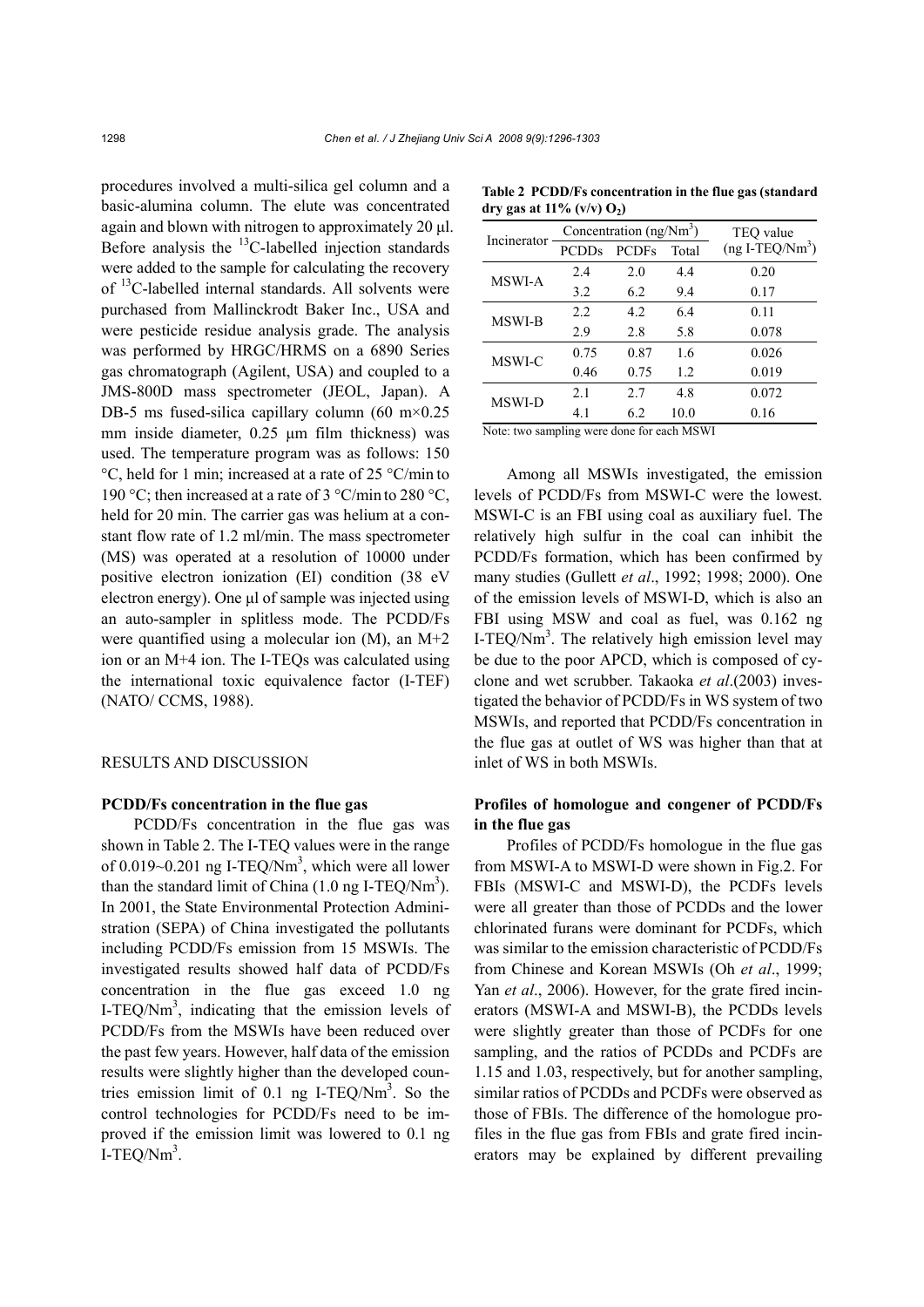

**Fig.2 Profiles of PCDD/Fs homologue in the flue gas from (a) MSWI-A, (b) MSWI-B, (c) MSWI-C and (d) MSWI-D**

mechanisms of PCDD/Fs formation.

Although the profiles of PCDD/Fs homologue in the flue gas from FBIs and grate fired incinerators were different, the 2,3,7,8-substituted congeners distribution patterns were similar for all MSWIs (Fig.3). The comparison between this data and others obtained from Harbin of China, Korea and Japan was shown in Fig.4. The very similar distribution of 2,3,7,8-substituted congeners was found in Chinese MSWI. For example, 1,2,3,4,6,7,8-hepta-chlorinated dibenzo-*p*-dioxin (HpCDD) and octa-chlorinated dibenzo-*p*-dioxin (OCDD) were the major congeners for PCDDs. 2,3,4,7,8-penta-chlorinated dibenzofuran (PeCDF) and 1,2,3,4,6,7,8-hepta-chlorinated dibenzofuran (HpCDF) were the predominant congeners for PCDFs. However, there was different distribution for PCDD/Fs emission from MSWI in Korea and Japan. 2,3,4,6,7,8-hexa-chlorinated dibenzofuran (HxCDF) and 1,2,3,4,6,7,8-HpCDF amounted to more than 54% of total PCDFs for MSWI in Korea. 1,2,3,4,6,7,8-HpCDF and octa-chlorinated dibenzofuran (OCDF) were the major congeners for PCDFs of MSWI in Japan.

2,3,4,7,8-PeCDF and 1,2,3,7,8-penta-chlorin-

ated dibenzo-*p*-dioxin (PeCDD) were two major 2,3,7,8-substituted congeners, and their contributions were up to 47% and 9% (average values) of the total TEQ values, respectively, due to their high toxicity (I-TEF value is all 0.5). Kato and Urano (2001) also found that 2,3,4,7,8-PeCDF and 1,2,3,7,8-PeCDD contributed to about 49% of the I-TEQ values. The contribution of 2,3,4,7,8-PeCDF was stable, though the contribution of 1,2,3,7,8-PeCDD fluctuated. Several researchers have reported a linear correlation between the 2,3,4,7,8-PeCDF concentration and TEQ values (Fiedler *et al*., 2000; Kato and Urano, 2001; Iino *et al*., 2003). The positive correlation was obtained from this paper (Fig.5), which was different from the results of Kato and Urano (2001). In their study, the correlation between the 2,3,4,7,8-PeCDF concentration and I-TEQ values could be described by the following Eq.(1). The difference coefficient maybe attributed to different MSW composition, furnace type, etc. In this study, the correlation could be described by Eq.(2).

[I-TEQ of PCDD/Fs]=1.4[2,3,4,7,8-PeCDF], (1) [I-TEQ of PCDD/Fs]=2.1[2,3,4,7,8-PeCDF]. (2)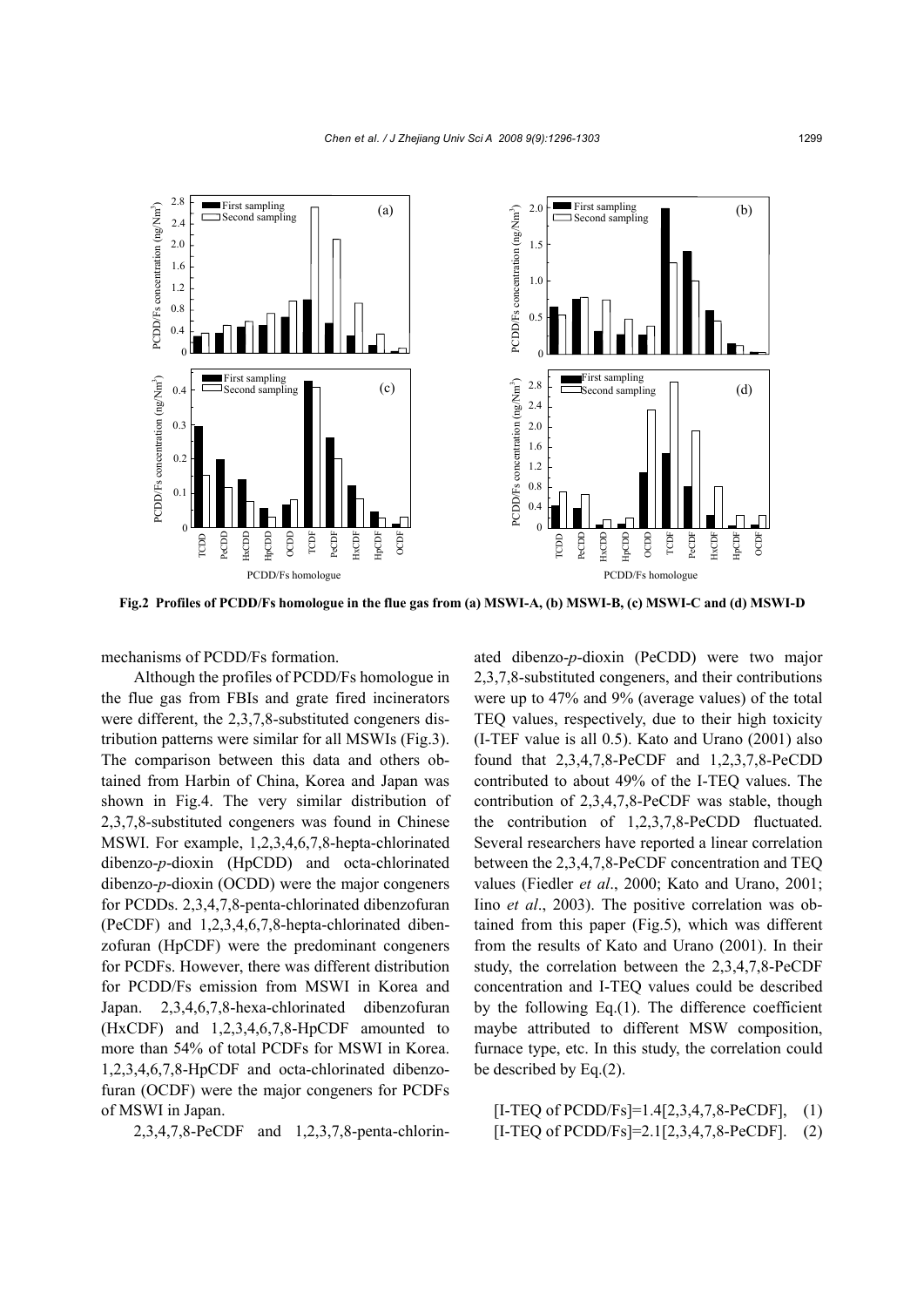

## **Correlation PCDD/Fs levels with the composition of flue gas**

It is well known that various factors can affect PCDD/Fs emission. Composition of flue gas is one of the factors. Table 3 shows the composition of flue gas and the PCDD/Fs levels in MSWI-A and MSWI-C.  $CO$ ,  $O_2$ , water and other compounds were continuously measured for about 30 min by using a flue gas analyzer during the PCDD/Fs sampling process. Although there are only 4 datasets available in Table 3, the similar results were found.

CO value, one of the parameters to judge the combustion quality, has been used as a parameter to evaluate PCDD/Fs emissions in several studies. Sakurai *et al*.(2000) found that new FBIs with well controlled combustion emitted less PCDD/Fs in flue gas and fly ash, while old FBIs with high CO concentration had higher PCDD/Fs emission. However, other studies indicated no significant correlation between CO values and the PCDD/Fs levels in MSWIs or pilot incinerators (Weber and Hagenmaier, 1999; Weber *et al.*, 2002). In the present study, CO values showed no positive correlation with PCDD/Fs levels. In MSWI-A, the CO values were lower than the detect limit of the flue gas analyzer. The case was on the contrary for MSWI-C. But the PCDD/Fs levels in the MSWI-A were higher than those of MSWI-C.

O2 content also affected the PCDD/Fs formation. Chang and Huang (2000) investigated the effect of  $O<sub>2</sub>$ content on the PCDD/Fs formation in MSW fly ash. They found that the PCDD/Fs formation increased with the increase of  $O_2$  content in electrostatic precipitator (ESP) fly ash. We also found a positive correlation between PCDD/Fs levels (TEQ value) and  $O<sub>2</sub>$ content as shown in Table 3. In China, the PCDD/Fs emission standard for MSWIs was based on standard dry gas corrected to  $11\%$  (v/v)  $O_2$ . If the  $O_2$  content was higher than  $11\%$  (v/v), the PCDD/Fs levels would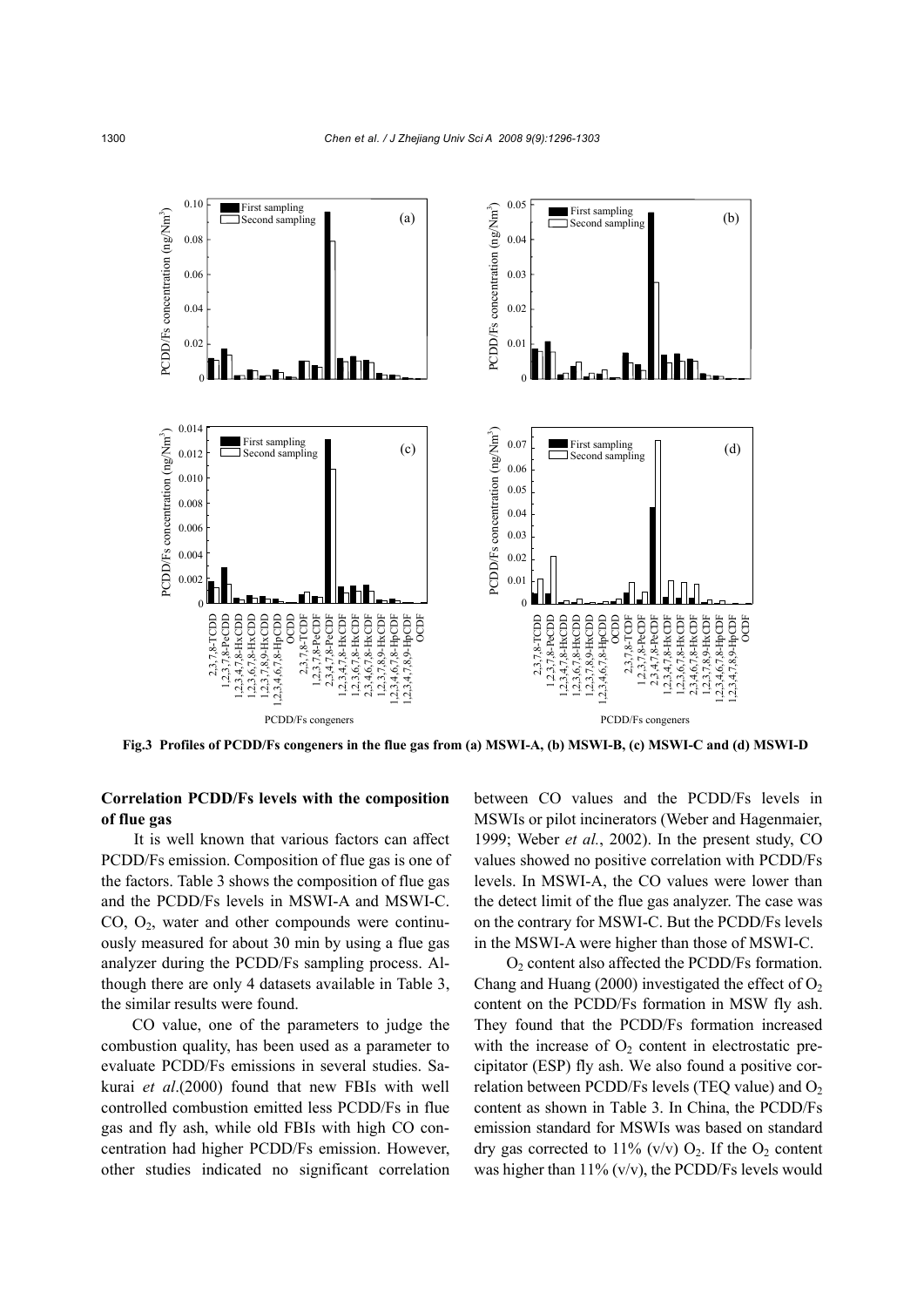be higher than the detected value. It was reported that PCDD/Fs emission was minimal when the  $O<sub>2</sub>$  content was between 6%~9% (v/v) (Yan *et al*., 2006). So O2 content might be a parameter for PCDD/Fs controlling.

As MSWI flue gas contains water, experiments were performed in several studies to compare the formation of PCDD/Fs with and without water in the



**Fig.4 Comparison between this data and other data**



**Fig.5 Relationship between 2,3,4,7,8-PeCDF concentra-**

gas flow (Addink and Olie, 1995). Stieglitz *et al*.(1990) reported that PCDD/Fs formation levels from carbon/fly ash at 300 °C with water increased compared to those without water. However, Jay and Stieglitz (1991) found a decrease of the total PCDD/Fs amounts formed in the presence of water with charcoal/ MgSiO<sub>2</sub>/CuCl<sub>2</sub> in air at 300 °C. Li *et al.*(2006) investigated the effect of water vapor on catalyzed de novo formation of PCDD/Fs. Their results indicated that water vapor could promote the PCDD/Fs formation. We also found a positive correlation between water and TEQ values of PCDD/Fs as shown in Table 3.

It has been reported that co-firing coal with MSW could reduce PCDD/Fs emissions due to the increased flue gas  $SO_2$  concentration (Ryan *et al.*, 2006). Introducing  $SO_2$  into the furnace section of a full-scale incinerator  $(SO<sub>2</sub>$  concentrations from 20 to  $2000 \text{ mg/m}^3$ ) resulted in a decline of PCDD/Fs concentration in flue gas (Ruokojärvi *et al*., 2004). The conversion of metal chloride in the fly ash to sulfates may be the main mechanism of PCDD/Fs suppressing, which had been confirmed in the pilot plant TAMARA (Hunsinger *et al*., 2006). The chloride concentrations in the fly ash decreased significantly from  $\sim$ 200 mg/g down to below the detection limit of about <3 mg/g. Table 3 showed the S/Cl mole ratios in flue gas from MSWI-A were both about 0.2, however, those in flue gas from MSWI-C were 9.3 and 6.9, respectively. The increased S/Cl mole ratio in flue gas would lead the decrease of PCDD/Fs, which could be calculated from the data of Table 3.

### **CONCLUSION**

The flue gas from two grate-type MSWIs and two fluidized bed MSWIs were analyzed for PCDD/Fs. The total concentration and TEQ values of PCDD/Fs emission were in the range of  $1.210-$ 

Table 3 Composition of flue gas and the PCDD/Fs levels (standard dry gas at  $11\%$  (v/v)  $O_2$ )

|             | Composition           |                              |              |             |                 |             |                  | PCDD/Fs levels   |  |
|-------------|-----------------------|------------------------------|--------------|-------------|-----------------|-------------|------------------|------------------|--|
| Incinerator | CO                    | O <sub>2</sub>               | Water        | $NO_{r}$    | SO <sub>2</sub> | <b>HCl</b>  | PCDD/Fs          | PCDD/Fs          |  |
|             | (mg/Nm <sup>3</sup> ) | $(\frac{9}{6}, \frac{v}{v})$ | $(\% , v/v)$ | $(mg/Nm^3)$ | $(mg/Nm^3)$     | $(mg/Nm^3)$ | $(ng/Nm^3)$      | $(ng I-TEQ/Nm3)$ |  |
| MSWI-A      | $<$ 1                 | 12.8                         | 18.2         | 119.5       | 53.1            | 185.0       | 4.4              | 0.200            |  |
|             | $<$ 1                 | 11.5                         | 16.8         | 129.5       | 70.0            | 179.7       | 9.4              | 0.170            |  |
| MSWI-C      | 757.4                 | 6.9                          | 10.6         | 99.4        | 220.5           | 13.5        | 1.6              | 0.026            |  |
|             | 1102.7                | 6.3                          | 9.7          | 96.2        | 256.4           | 21.3        | $\overline{1.2}$ | 0.019            |  |

Note: The values except PCDD/Fs levels were the average values during 30 min sampling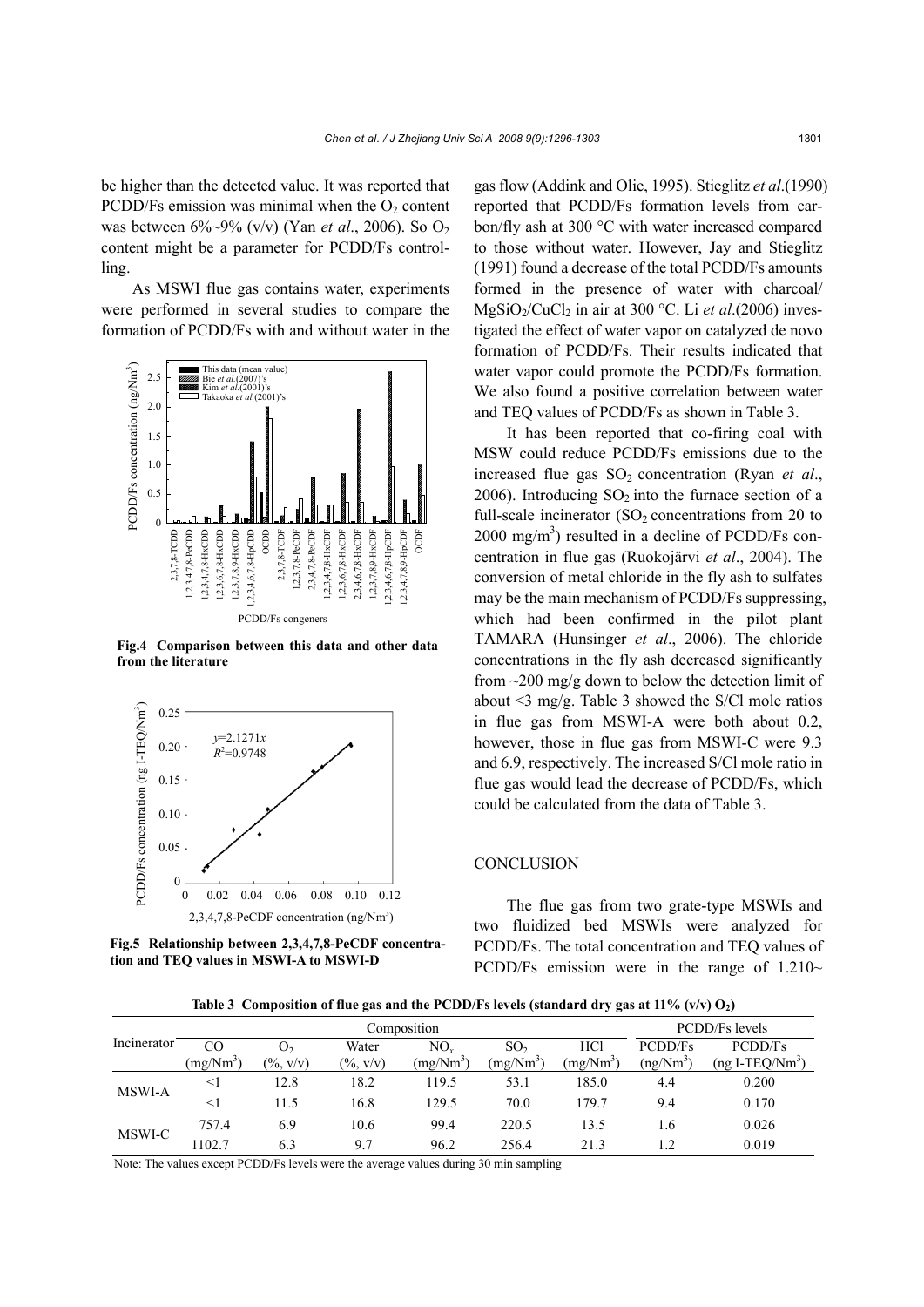10.273 ng/Nm<sup>3</sup>, 0.019~0.201 I-TEQ ng/Nm<sup>3</sup>, respectively, which were all greatly lower than the standard of the PCDD/Fs emission regulation (1.0 ng I-TEQ/ $Nm^3$ ) in China, however, only the PCDD/Fs emission levels from MSWI-C below 0.1 ng I-TEQ/ $Nm^3$ .

Although the profiles of PCDD/Fs homologue in the flue gas from different type MSWIs were different, the 2,3,7,8-substituted congeners distribution patterns were similar for all MSWIs. Two major 2,3,7,8-substituted congeners were 2,3,4,7,8-PeCDF and 1,2,3,7,8-PeCDD. The positive relationship between the 2,3,4,7,8-PeCDF concentration and TEQ values could be described by the following equation: [I-TEQ of PCDD/Fs]=2.1[2,3,4,7,8-PeCDF].

It was observed that a correlation exists between PCDD/Fs emission and the contents of  $O_2$ , water, S/Cl mole ratio, but not CO in flue gas, so these parameters could be adjusted for PCDD/Fs emission controlling in MSWIs.

#### **References**

- Addink, R., Olie, K., 1995. Mechanisms of formation and destruction of polychlorinated dibenzo-*p*-dioxins and dibenzofurans in heterogeneous systems. *Environmental Science & Technology*, **29**(6):1425-1435. [doi:10.1021/ es00006a002]
- Bie, R.S., Li, S.Y., Wang, H., 2007. Characterization of PCDD/Fs and heavy metals from MSW incineration plant in Harbin. *Waste Management*, **27**(12):1860-1869. [doi:10.1016/j.wasman.2006.10.014]
- Chang, M.B., Huang, T.F., 2000. The effects of temperature and oxygen content on the PCDD/PCDFs formation in MSW fly ash. *Chemosphere*, **40**(2):159-164. [doi:10. 1016/S0045-6535(99)00227-1]
- Fiedler, H., Lau, C., Eduljee, G., 2000. Statistical analysis of patterns of PCDDs and PCDFs in stack emission samples and identification of a maker congener. *Waste Management and Research*, **18**(3):283-292. [doi:10.1034/j.1399- 3070.2000.00109.x]
- Gullett, B.K., Bruce, K.R., Beach, L.O., 1992. Effect of sulfur dioxide on the formation mechanism of polychlorinated dibenzodioxin and dibenzofuran in municipal waste combustors. *Environmental Science & Technology*, **26**: 1938-1943.
- Gullett, B.K., Raghunathan, K., James, E.D., 1998. The effect of co-firing high sulfur coal with municipal waste on formation of polychlorinated dibenzo-*p*-dioxins and dibenzofurans. *Environmental Engineering Science*, **15**(1):59-70.
- Gullett, B.K., Dunn, J.E., Raghunathan, K., 2000. Effect of cofiring coal on formation of polychlorinated dibenzo-*p*-dioxins and dibenzofurans during waste

combustion. *Environmental Science & Technology*, **34**(2): 282-290. [doi:10.1021/es990605z]

- Hunsinger, H., Seifert, H., Jay, K., 2006. Reduction of PCDD/F Formation in MSWI by a Process-integrated  $SO<sub>2</sub>$  Cycle. International Conference on Incineration & Thermal Treatment Technologies, Savannah, Geogia, USA.
- Iino, F., Takasuga, T., Touati, A., Gullett, B.K., 2003. Correlations between homologue concentration of PCDD/Fs and toxic equivalency values in laboratory-, package boiler-, and field-scale incinerators. *Waste Management*, **23**(8): 729-736. [doi:10.1016/S0956-053X(02)00146-0]
- Jay, K., Stieglitz, L., 1991. On the mechanism of formation of polychlorinated aromatic compounds with copper (II) chloride. *Chemosphere*, **22**(11):987-996. [doi:10.1016/ 0045-6535(91)90299-S]
- Kato, M., Urano, K., 2001. Convenient substitute indices to toxic equivalent quantity for controlling and monitoring dioxins in stack gas from waste incineration facilities. *Waste Management*, **21**(1):55-62. [doi:10.1016/S0956- 053X(00)00048-9]
- Kim, S.C., Jeon, S.H., Jung, I.R., Kim, K.H., Kwon, M.H., Kim, J.H., Yi, J.H., Kim, S.J., You, J.C., Jung, D.H., 2001. Formation and emission status of PCDDs/PCDFs in municipal solid waste incinerators in Korea. *Chemosphere*, **43**(4-7):701-707. [doi:10.1016/S0045-6535(00)00423-9]
- Li, M., Xiang, J., Hu, S., Sun, L.S., Su, S., Li, P.S., Sun, X.X., 2004. Characterization of solid residues from municipal solid waste incinerator. *Fuel*, **83**(10):1397-1405. [doi:10. 1016/j.fuel.2004.01.005]
- Li, X.D., Zhang, J., Yan, J.H., Chen, T., Lu, S.Y., Cen, K.F., 2006. Effect of water on catalyzed de novo formation of polychlorinated dibenzo-*p*-dioxins and polychlorinated dibenzofurans. *Journal of Hazardous Materials*, **137**(1): 57-61. [doi:10.1016/j.jhazmat.2006.01.068]
- NATO/CCMS, 1988. International Toxicity Equivalence Factor (I-TEF) Method of Risk Assessment for Complex Mixtures of Dioxins and Related Compounds. Report No. 176, August 1988, NATO, Committee on Challenges of Modern Society.
- Oh, J.E., Lee, K.T., Lee, J.W., Chang, Y.S., 1999. The evaluation of PCDD/Fs from various Korean incinerators. *Chemosphere*, **38**(9):2097-2108. [doi:10.1016/S0045- 6535(98)00419-6]
- Ruokojärvi, P.H., Asikainen, A.H., Tuppurainen, K.A., Ruuskanen, J., 2004. Chemical inhibition of PCDD/F formation in incineration processes. *Science of the Total Environment*, **325**(1-3):83-94. [doi:10.1016/j.scitotenv. 2003.11.006]
- Ryan, S.P., Li, X.D., Gullett, B.K., Lee, C.W., Clayton, M., Touati, A., 2006. Experimental study on the effect of  $SO_2$ on PCDD/F emissions: determination of the importance of gas-phase versus solid-phase reactions in PCDD/F formation. *Environmental Science & Technology*, **40**(22): 7040-7047. [doi:10.1021/es0615369]
- Sakurai, T., Weber, R., Nishino, J., Mimura, M., Suzuki, A., 2000. Dioxin emission of an optimized fluidized bed solid